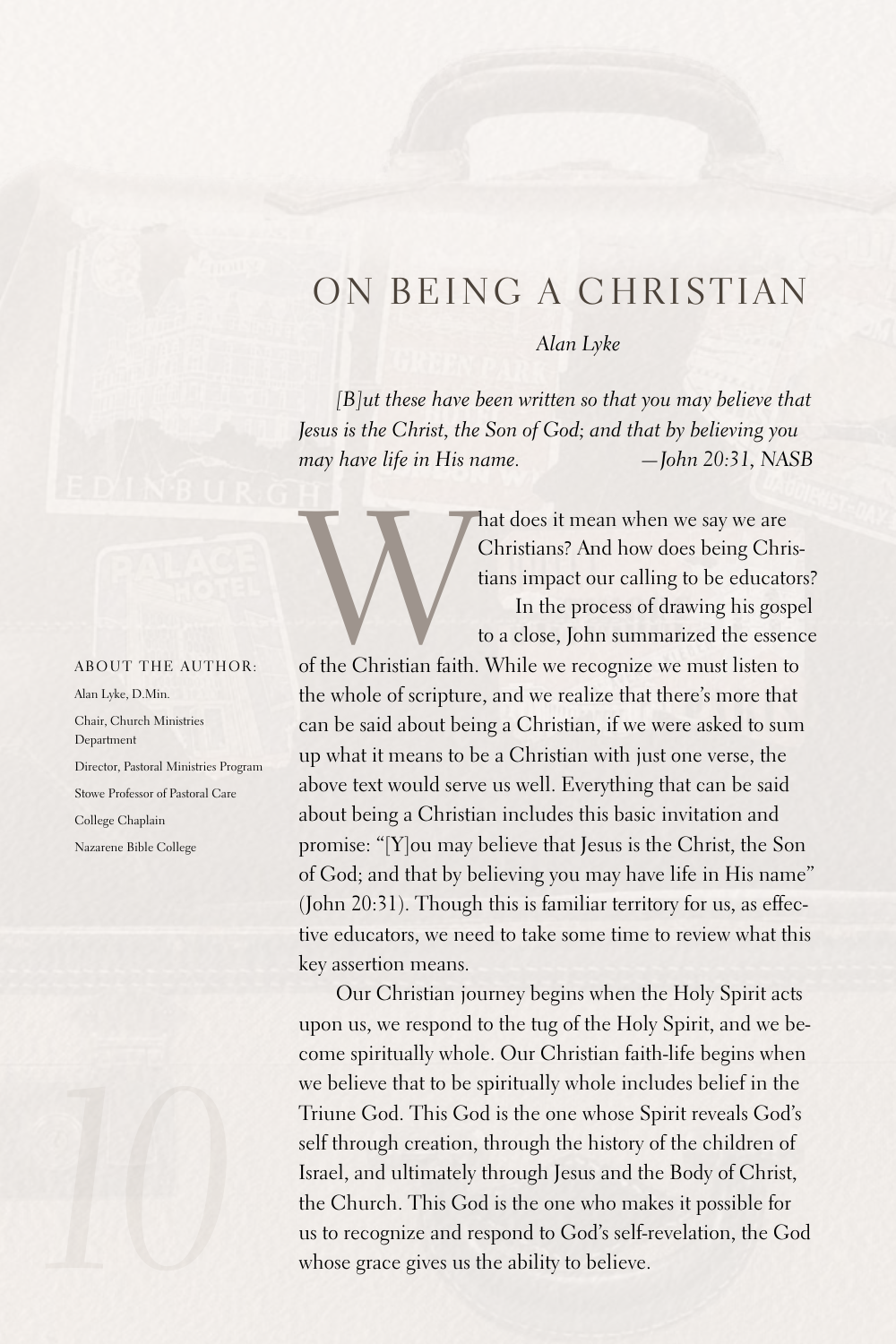Our Christian faith-life progresses when we come to the place where we believe that Jesus is the Christ, the Son of God, sent by the Father. God graciously sent Jesus, and Jesus fully embodied that grace as he fulfilled His mission in obedience and love. However, the final impact of their actions calls for belief on our part: an embracing of Jesus, an authentic, free response, empowered by the Holy Spirit, so that the life He has in mind for us can be ours. John wrote about this at the beginning of his gospel: "He came to His

own, and those who were His own did not receive Him" (John 1:11). Jesus waited then for them to believe; He waits now for us to believe.

It is important to remember that this believing is more than just rational consent. This believing involves the giving of ourselves to Jesus Christ and includes accepting His forgiveness, taking up His teachings, following His leadings, and being living witnesses of Him as the way, the truth, and the life. This



believing results in our re-creation as believing ones, in the transformation of our very being. This believing results in our being united with others who are part of Christ's timeless community, in our being birthed into the eternal family of God.Again from John's gospel, "But as many as received Him, to them He gave the right to become children of God, even to those who believe in His name ..." (John 1:12). We become Christians, Christ-like ones, and begin to realize the fullness of the life that comes with being His when we believe in Him.

Our Christian faith-life matures as we continue in our believing in Jesus Christ. We mature through our full surrender to the purifying presence of the Holy Spirit, who now dwells in us. We mature through the enlightening of the scriptures as God speaks to us through His written Word. We mature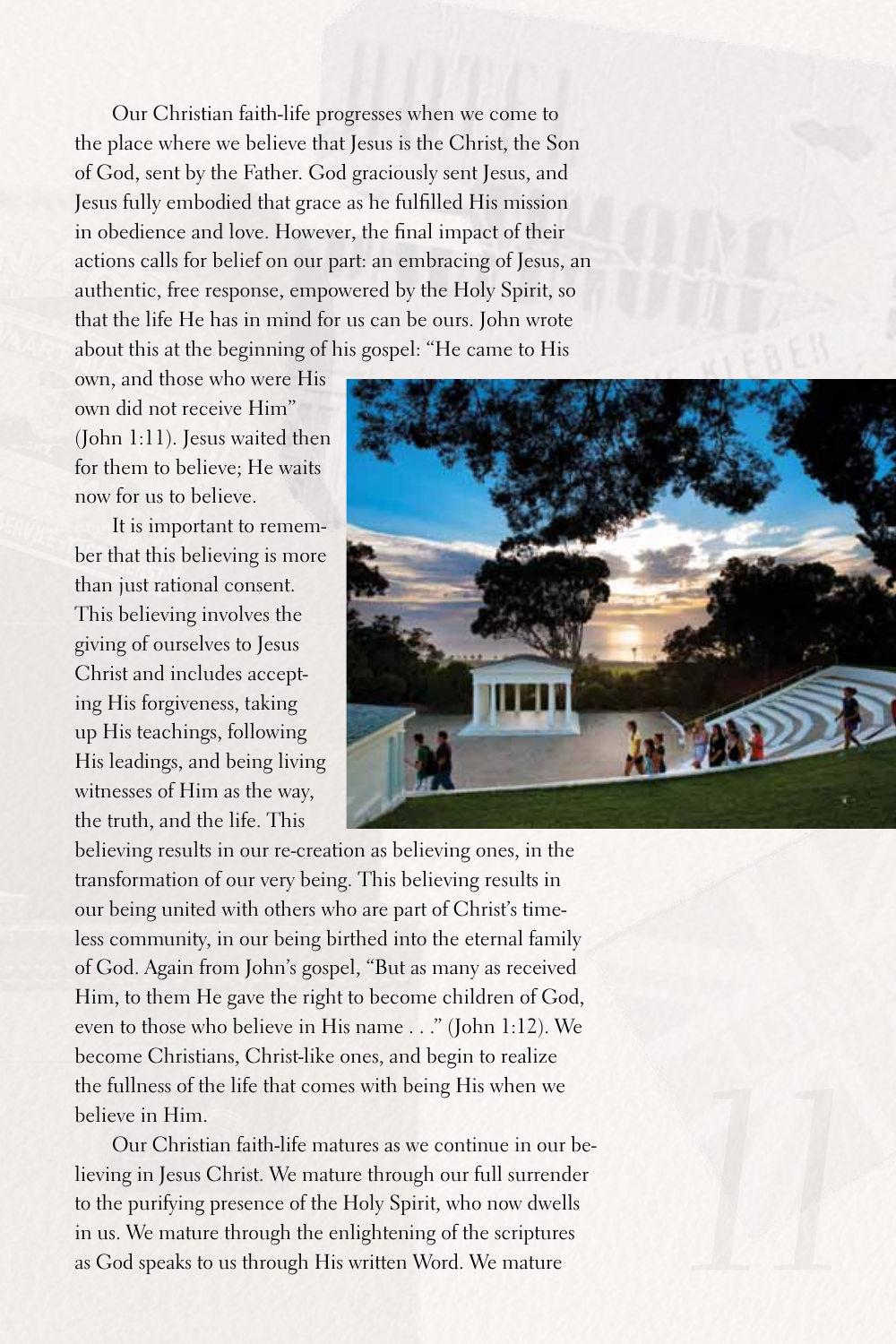through our fellowship with other believers, with whom in community we are the Body of Christ. We mature through our obedience as we follow the leading of the Spirit of Christ. We mature through our trust in Jesus as we face the challenges that come with living in a broken world. We mature through our faith in the promise that God will hear us when we pray. We mature through our hope as we believe that Jesus Christ, the Son of God, will return just as he said he would.

nd for those of us who teach in Nazarene colleges and<br>universities, our Christian faith-life also matures as we<br>serve as academics and educators . . . because God<br>has called us to minister in those ways. We teach because w universities, our Christian faith-life also matures as we serve as academics and educators ... because God has called us to minister in these ways. We teach because we are Christians who are following the path we believe God has called us to take, each of us seeking to critically and creatively discern Christ's truth in all academic disciplines. We mature as we research and teach others what is important to us, what we have studied to understand, and what we are passionate about others knowing. We mature as we are illumined by the Holy Spirit, as we discover with our students what God was and is doing in our fields of study. We mature as disciples as we faithfully teach and learn with our students, growing and living together as a part of the Body of Christ while pursuing our academic disciplines.

As one Nazarene educator put it, "Christian education is faith expressed precisely through learning and living. To believe is to learn and to live; truly to learn and authentically to live is to express faith." The same educator went on to say,

*We simply go about our teaching in the calm confidence that today, the Spirit is calling us and all of our students to himself and will use our work to do it. We are confident that God is taking today seriously and taking us and our students seriously. For that reason, we approach our disciplines with discipline and reverence, for they are and they will be means of grace.7*

So, what does it mean when we say we are Christians? It means we have believed and are believing that Jesus is the Christ, the Son of God, and our lives reflect the same. And how does our being Christians impact our calling to be educators? It means we have embraced and are embracing our

*We teach because we are Christians who are following the path we believe God has called us to take . . .*